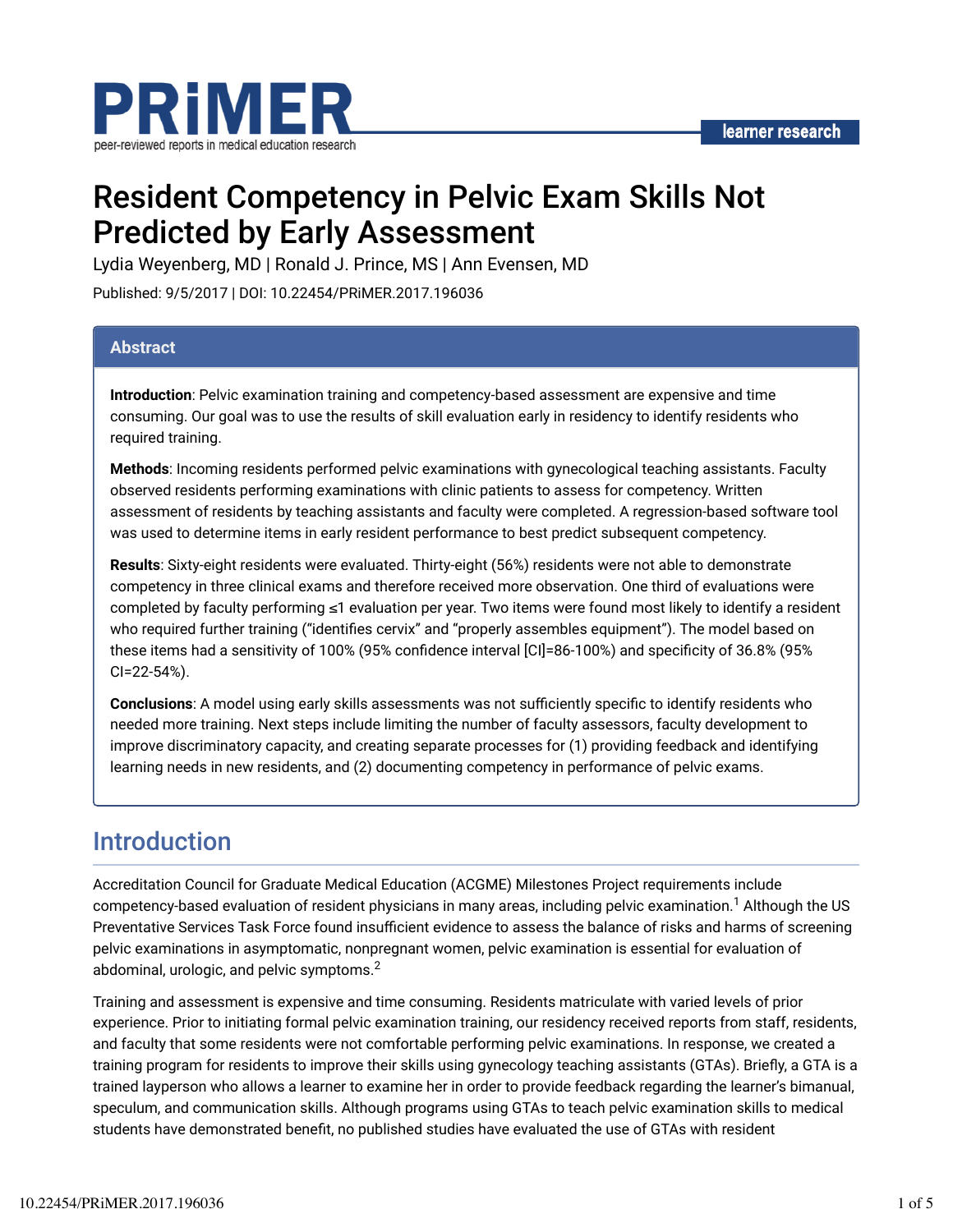physicians.<sup>3-7</sup> Our goal was to accurately predict residents who required additional pelvic examination training based on results of early skill evaluation and/or demographic characteristics of residents (such as self-reported exam experience or gender, since anecdotally we found female residents had more pelvic exam experience in medical school). Our hypothesis was that the quality of early performance of one or more microskills would predict subsequent performance and allow residency faculty to better allocate training resources.

## **Methods**

Incoming residents self-identified learning needs related to pelvic examinations. Residents performed two pelvic examinations with GTAs who were aware of their learning needs. During intern year, the residents were subsequently observed by residency faculty while performing pelvic examinations for at least three continuity clinic patients. Faculty and GTAs evaluated residents using a checklist of microskills that included domains of communication, planning, and dexterity.<sup>8</sup> Additionally, faculty provided a global assessment of the residents' competency in performing each pelvic examination. Each resident required three satisfactory evaluations by faculty before they were considered by the residency program as competent in performing pelvic exams without supervision. Serial faculty evaluations were halted when a resident's overall performance during three exams was rated as competent. Exploratory linear regression analysis of resident demographics and assessment results was performed using an Excel-based software tool (described in Braun and Oswald in 2011, and available by direct download from this author at http://dl.dropbox.com/u/2480715/ERA.xlsm?dl=1**).<sup>9</sup> This model performs ordinary least squares (OLS)** regression on the (2<sup>P-1</sup>) possible combination of predictors and produces a number of indicators of predictor importance.

Results of this analysis were used to create a model in which early resident performance predicted subsequent competency. To quantify the success of each resident in performing the pelvic exam in clinic, a Ready Ratio (RR) was calculated. The Ready Ratio is defined as the number of successful faculty evaluations divided by the total number of evaluations for each resident. The potential values for RR are limited to combinations of the number of successful evaluations divided by the total number of evaluations.

This research was granted an exemption from formal review by the University of Wisconsin School of Medicine and Public Health institutional review board.

### **Results**

Sixty eight residents were evaluated by 67 faculty members from 2009 to 2014 in a US family medicine residency program with five continuity clinic sites in urban, suburban, and rural locations. The number of evaluations needed to qualify as competent ranged from three to eight. More than half of the residents (56%) required more than the minimum of three observed pelvic exams (Table 1). The amount of time between the residents' GTA examinations and the completion of their minimum of three observed pelvic exams with clinic patients ranged from 1 to 12 months. Most of the faculty who performed evaluations (69%) performed between one and four evaluations over a 5-year period (Table 1).

Ready Ratios ranged from 0.43-1.0. These values were in a negatively skewed distribution; commonly used transformations (eg, square root) could not remedy this.

The Braun and Oswald software tool<sup>9</sup> generated 511 possible regression analysis models involving nine (limit of the tool) microskill predictors with the highest regression weights and indices of model adequacy (incremental R $^2$ [change in coefficient of determination], general dominance weights, and relative importance weights).

We included demographic information such as gender and clinic site in possible models because (1) anecdotally we found incoming female residents completed more pelvic exams during medical school, and (2) our residency clinic sites were varied in location and patient population. We included the date that the first pelvic examination was evaluated in clinic because we postulated that an early exam would suggest interest in this skill and/or opportunity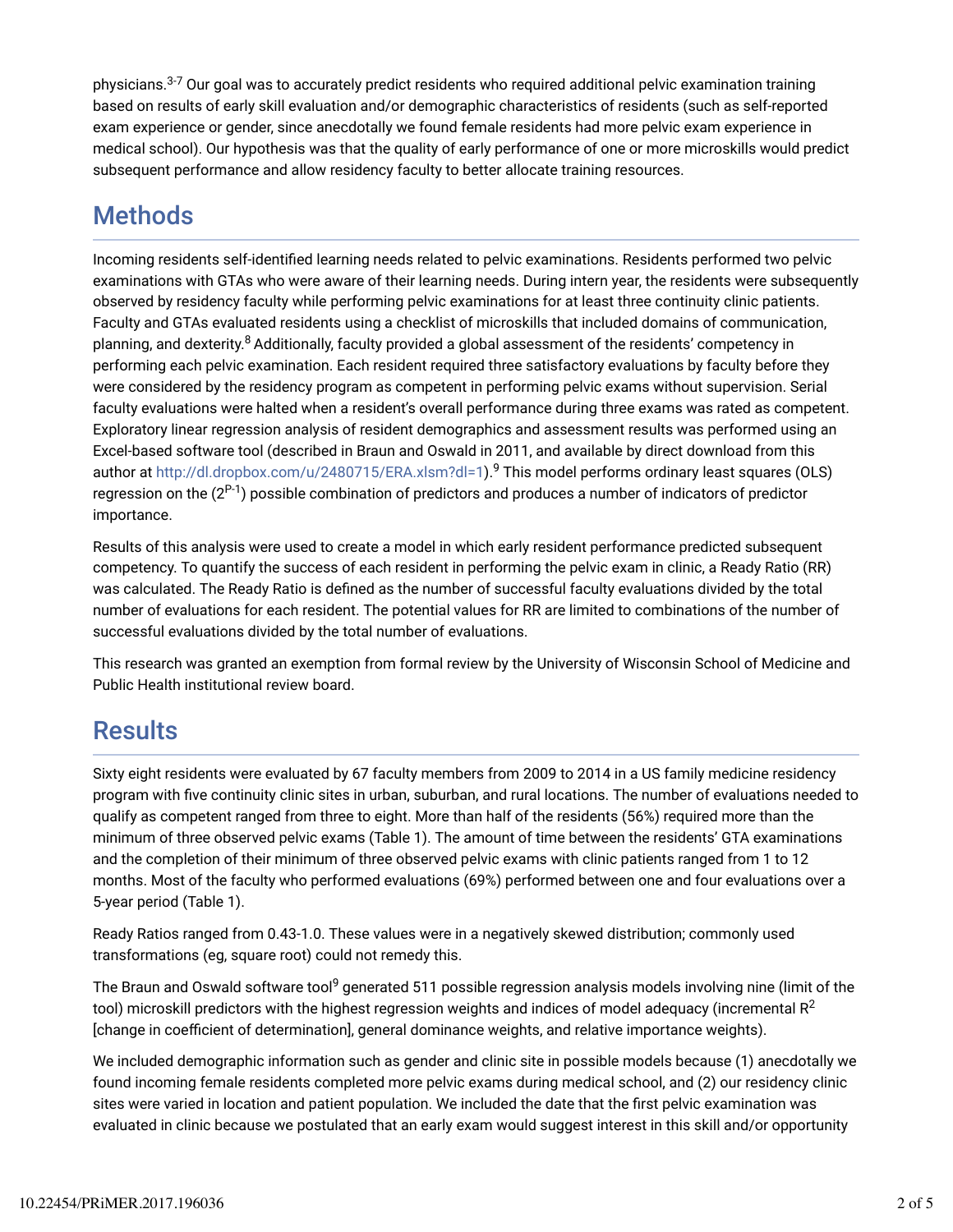to apply what was learned with the GTAs. However, neither the items above nor the residents' average score given by the GTAs accurately predicted RR.

The checklist items most likely to be missed (and therefore the items that most accurately predicted the RR) were "identifies the cervix" (unstandardized coefficient=0.730 [*P*<.001, 95% confidence interval {CI}=0.351 to 1.110]), and "properly assembles equipment" (unstandardized coefficient=0.618 [*P*=.004, 95% CI = 0.210 to 1.026]). The model with these two checklist items had the best indices of adequacy as defined by the software tool. This model was 100% sensitive (95% CI=0.859-1.000) but only 36.8% specific (95% CI= 0.223-0.540) in predicting a high RR. In addition, these two items explained only eight percent of the variance in RR. See Table 2 for calculation of sensitivity, specificity, and accuracy of our model.

## **Discussion**

Our model based on early skills assessments was not sufficiently specific to identify residents who would need more extensive training to achieve competency in performing pelvic examination.

The results show that 44% of residents completed all supervised examinations successfully. This observed high pass rate does not coincide with anecdotal stories of former residents struggling with the pelvic exam. There are several possible explanations for this discrepancy. The current residents could be highly skilled, or we may have underestimated the abilities of former residents. Our tool did not assess residents' self-confidence in performing this exam. More likely, however, the current faculty or the checklist method of evaluation were not sufficiently discriminating. Since many faculty evaluate only a few examinations per year, they may require more training to be able to distinguish competent residents from those who require more training. Additionally, even for residents who were not judged to be competent on any one evaluation, most individual microskill checklist items were noted to be completed successfully. This suggests evaluators were using criteria other than the microskills (and not captured in the current checklist) to determine competency.

Our study was limited by the lack of a control group (ie residents who did not receive training by GTAs). The specificity of our model would likely be improved by (1) standardizing faculty evaluations through faculty development, (2) qualitative interviews of faculty performing many evaluations to determine criteria not currently on the checklist that they use to determine competency, and/or (3) using a smaller number of faculty to perform the assessments. Additionally, assessment of an intern's learning needs versus assessment of competency (later in residency) may require different processes or tools.

### **Conclusions**

A predictive model based on early skills assessments by gynecological teaching assistants and family medicine faculty was not sufficiently specific to identify residents who would need more extensive training to achieve competency in performing pelvic examination. Next steps could include limiting the number of faculty assessors, faculty development to improve discriminatory capacity, and/or creating separate processes for (1) providing feedback and identifying learning needs in new residents, and (2) documenting competency in performance of pelvic exams.

## Tables and Figures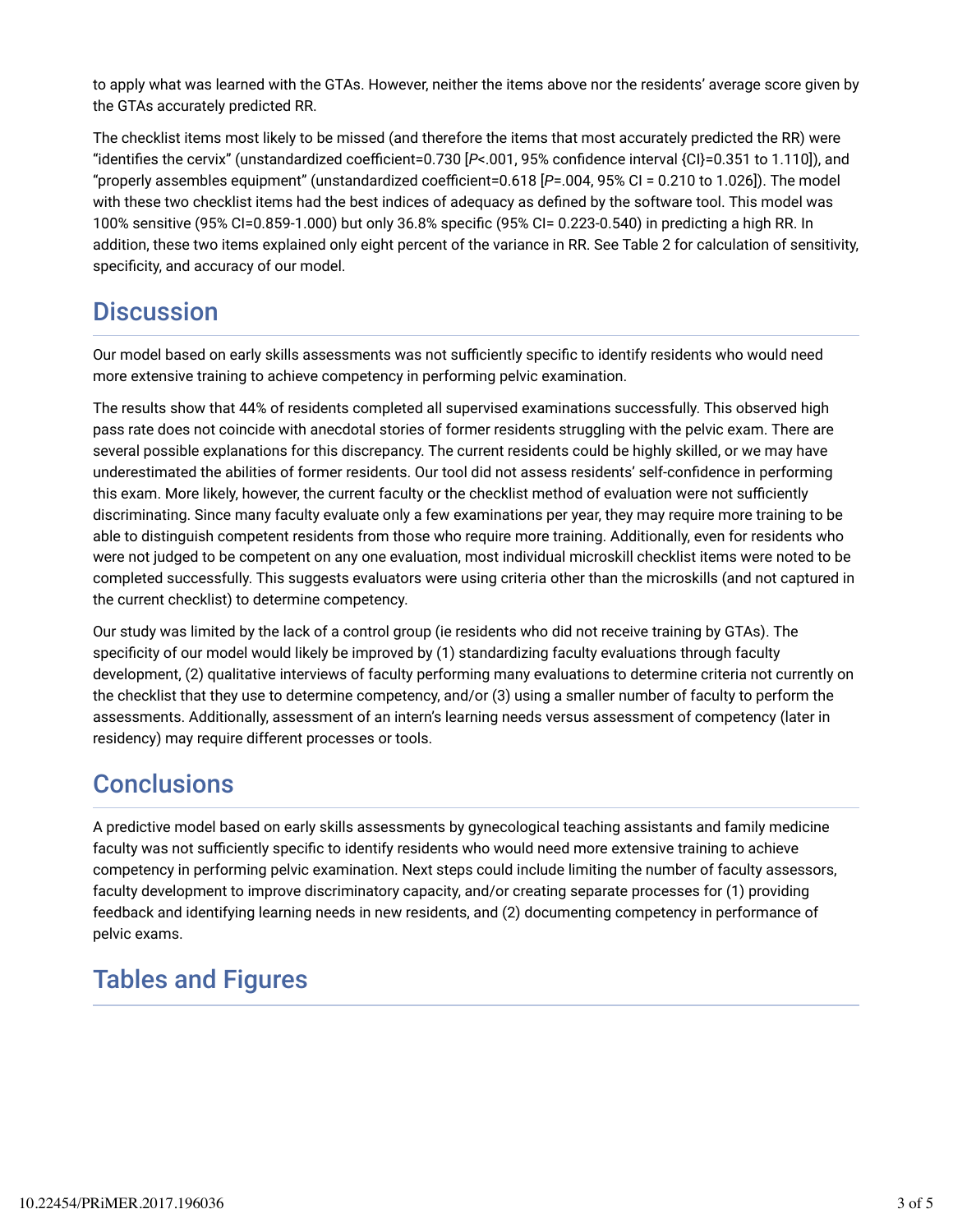| <b>Resident Physicians Who Performed:</b>    | <b>Number of Residents (percentage)</b> |  |  |
|----------------------------------------------|-----------------------------------------|--|--|
| The minimum of 3 exams to achieve competency | 30 (44%)                                |  |  |
| > 3 exams to achieve competency*             | 38 (56%)                                |  |  |
|                                              |                                         |  |  |
|                                              |                                         |  |  |
| <b>Faculty Physicians Who Performed:</b>     | <b>Number of Faculty (Percentage)</b>   |  |  |
| 1-4 resident evaluations                     | 46 (69%)                                |  |  |
| 5-9 resident evaluations                     | 16 (24%)                                |  |  |

#### Table 1: Resident and Faculty Physician Participants

\*Maximum number of exams residents needed to achieve competency was 8

|  |  |  | Table 2: Sensitivity, Specificity, and Accuracy of Predictive Model |  |
|--|--|--|---------------------------------------------------------------------|--|
|  |  |  |                                                                     |  |
|  |  |  |                                                                     |  |

| <b>Ready Ratio (RR)*</b>                                                                                                                                            |       | <b>Number of Items** Correct</b> | <b>Total Number of</b><br><b>Resident Physicians</b> |          |  |  |  |
|---------------------------------------------------------------------------------------------------------------------------------------------------------------------|-------|----------------------------------|------------------------------------------------------|----------|--|--|--|
|                                                                                                                                                                     | 0     |                                  |                                                      |          |  |  |  |
|                                                                                                                                                                     | 0     |                                  | 30 (100%)                                            | 30(44%)  |  |  |  |
| $<$ 1                                                                                                                                                               | 1(3%) | 13(34%)                          | 24 (63%)                                             | 38 (56%) |  |  |  |
| Sensitivity = $100\%$ , Specificity = $36.8\%$ , Accuracy = $64.7\%$                                                                                                |       |                                  |                                                      |          |  |  |  |
| *Ready Ratio is defined as the number of successful faculty evaluations divided by the total<br>number of evaluations for each resident                             |       |                                  |                                                      |          |  |  |  |
| **Checklist items found to most accurately predict a resident who did not require additional training<br>were "identified cervix" and "assembled proper equipment." |       |                                  |                                                      |          |  |  |  |

### Acknowledgements

The authors wish to express thanks for the Summer Student Research and Clinical Assistantship program of the University of Wisconsin School of Medicine and Public Health, Department of Family Medicine which provided LW a stipend for her work on this project.

**Presentations**: Streamlining Assessment of Resident Physician Competency in Performing the Pelvic Examination. Presented at the Wisconsin Research and Education Network (WREN) Convocation, September 2014, Wisconsin Dells, WI.

**Financial support**: Dr Weyenberg was provided a stipend of \$3,000 through the Summer Student Research and Clinical Assistantship program of the University of Wisconsin School of Medicine and Public Health, Department of Family Medicine.

### Corresponding Author

Ann Evensen, MD 100 Delaplaine Court, Madison, WI 53715. 608 845 9531. Fax 608 845 8684, ann.evensen@uwmf.wisc.edu ann.evensen@uwmf.wisc.edu

### **Author Affiliations**

Lydia Weyenberg, MD - University of Wisconsin School of Medicine and Public Health Ronald J. Prince, MS - University of Wisconsin School of Medicine and Public Health, Department of Family Medicine and Community Health